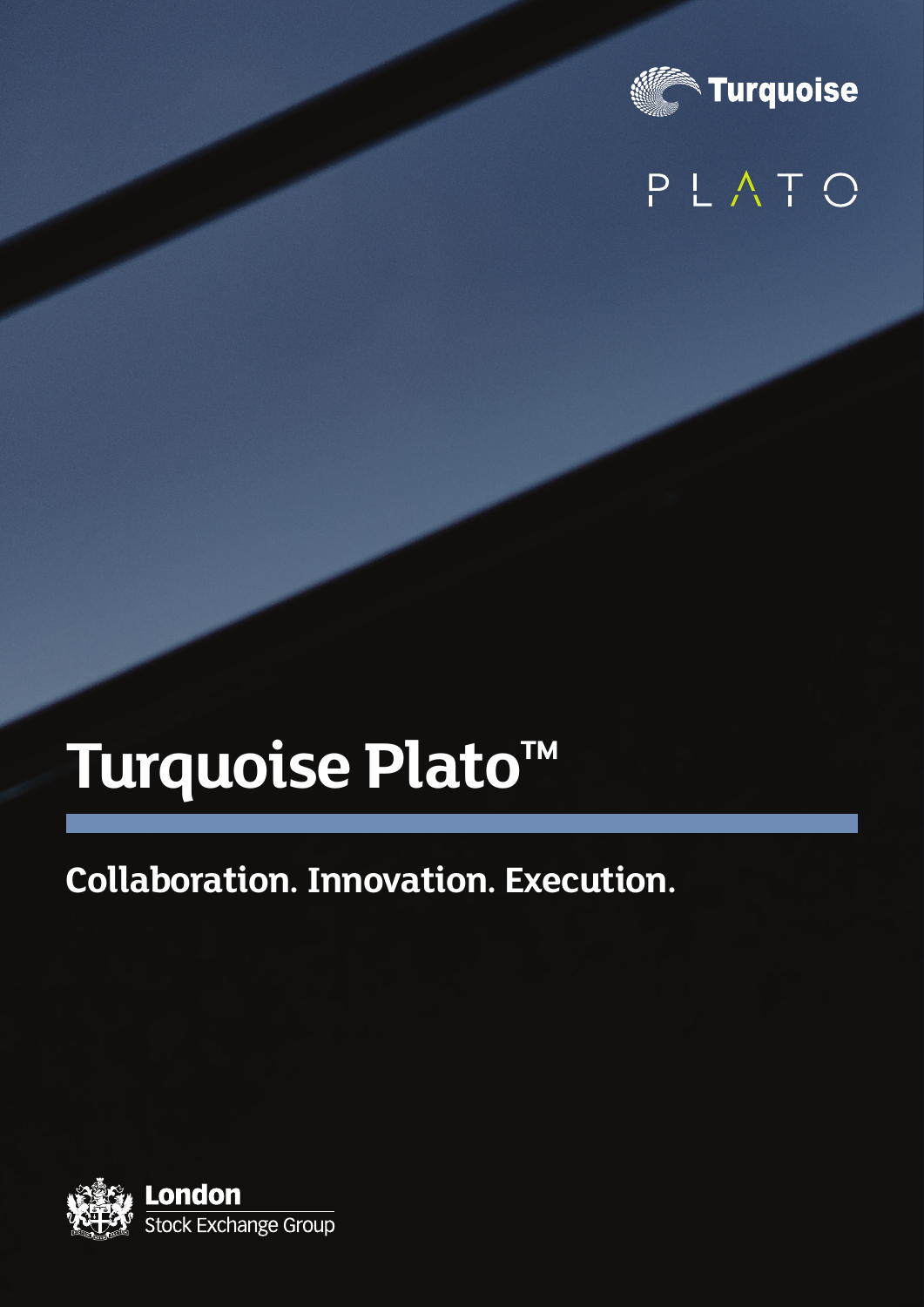

# **Contents**

| Turquoise Plato Partnership      |
|----------------------------------|
| Turquoise Plato™                 |
| Turquoise Plato Uncross™         |
| Turquoise Plato Block Discoveru™ |
| About Plato Partnership          |
| About Turguoise                  |

"Plato Partnership and Turquoise share values and vision of an Open Access marketplace that delivers the best result on a continuous basis." **Dr Robert Barnes, CEO of Turquoise**

| Turquoise Plato Partnership      | 04 |
|----------------------------------|----|
| Turquoise Plato <sup>™</sup>     | 05 |
| Turquoise Plato Uncross™         | 06 |
| Turquoise Plato Block Discovery™ | 08 |
| About Plato Partnership          | 10 |
| About Turquoise                  | 10 |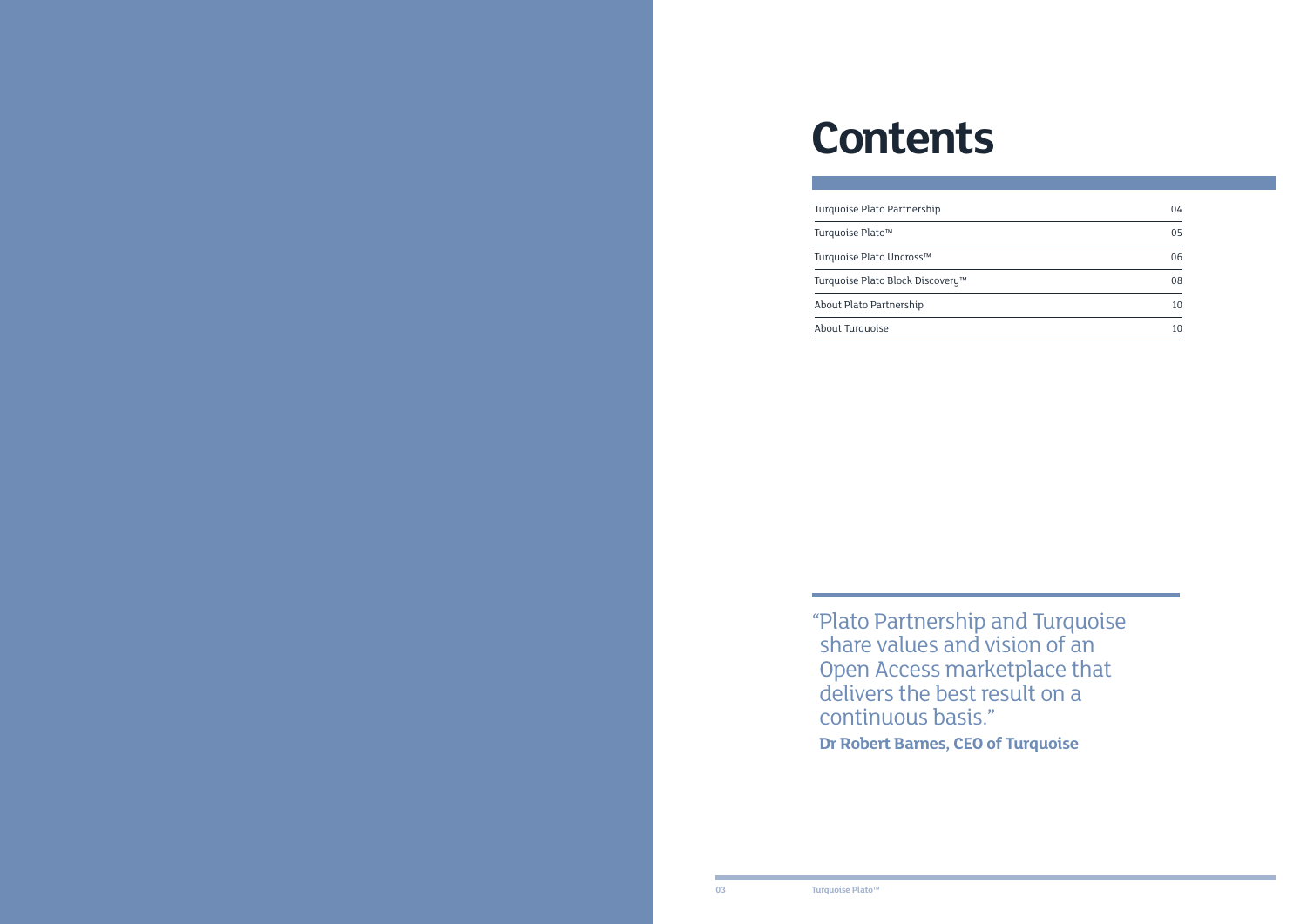- 
- 
- 
- 
- 
- 
- 
- 
- 

# **Turquoise Plato Partnership Turquoise Plato™**

#### **The Cooperation agreement works as follows:**

- Plato Partnership and Turquoise will jointly promote the use of Turquoise's award winning existing block trading services and will use these as the platform from which to deliver further functional enhancements for the benefit of all market participants.
- Turquoise will rebrand its Midpoint Dark Order Book, reinforcing the importance which both parties ascribe to their cooperation. The services will now be known as **Turquoise Plato™**.
- The parties will work closely together, inclusively, and on an Open Access basis, with the wider buy and sell-side community to develop and validate enhancements to the **Turquoise Plato™** market model that sets standards for marketplace excellence, including now and future best practice in electronic block trading.

Both the buy-side and sell-side members of Plato Partnership have a common objective to ensure a rational market structure for block trading under MiFID II, and collectively believe this would be best served via collaboration with existing venues.

**Turquoise Plato™ is a Price-referencing Order Book:** 

• Matches orders pegged to the midpoint of the Primary Market Best Bid and Offer of the respective European Exchange

• Size priority and user-defined Minimum Execution Size (MES) are key features: Size priority in the matching logic is different to traditional time priority of other public Order Books.

**Plato Partnership, a not-for-profit industry group of buy and sell-side firms who are collaborating to bring creative solutions and efficiencies to today's complex equity marketplace, has selected Turquoise, a leading pan-European MTF, as its Preferred Partner.** 

**As partners, Plato Partnership and Turquoise will seek to develop increased efficiencies for the electronic execution of anonymous block trades in European equities, in response to growing demand from market participants, particularly buy-side firms.**

### **Turquoise Plato™ is the new name of the current Turquoise Midpoint Dark Order Book**



"This partnership with Turquoise laus the foundations for Plato Partnership to drive forward future industry initiatives that will seek to increase efficiencies and simplify market structure for the benefit of market participants."

**Nej D'jelal, Plato Co-Chair**

"Plato Partnership is hugely important for the buy-side community. It provides a unique value proposition that considers the needs of the marketplace, provides for liquidity and reduces costs."

**Mike Bellaro, Plato Co-Chair**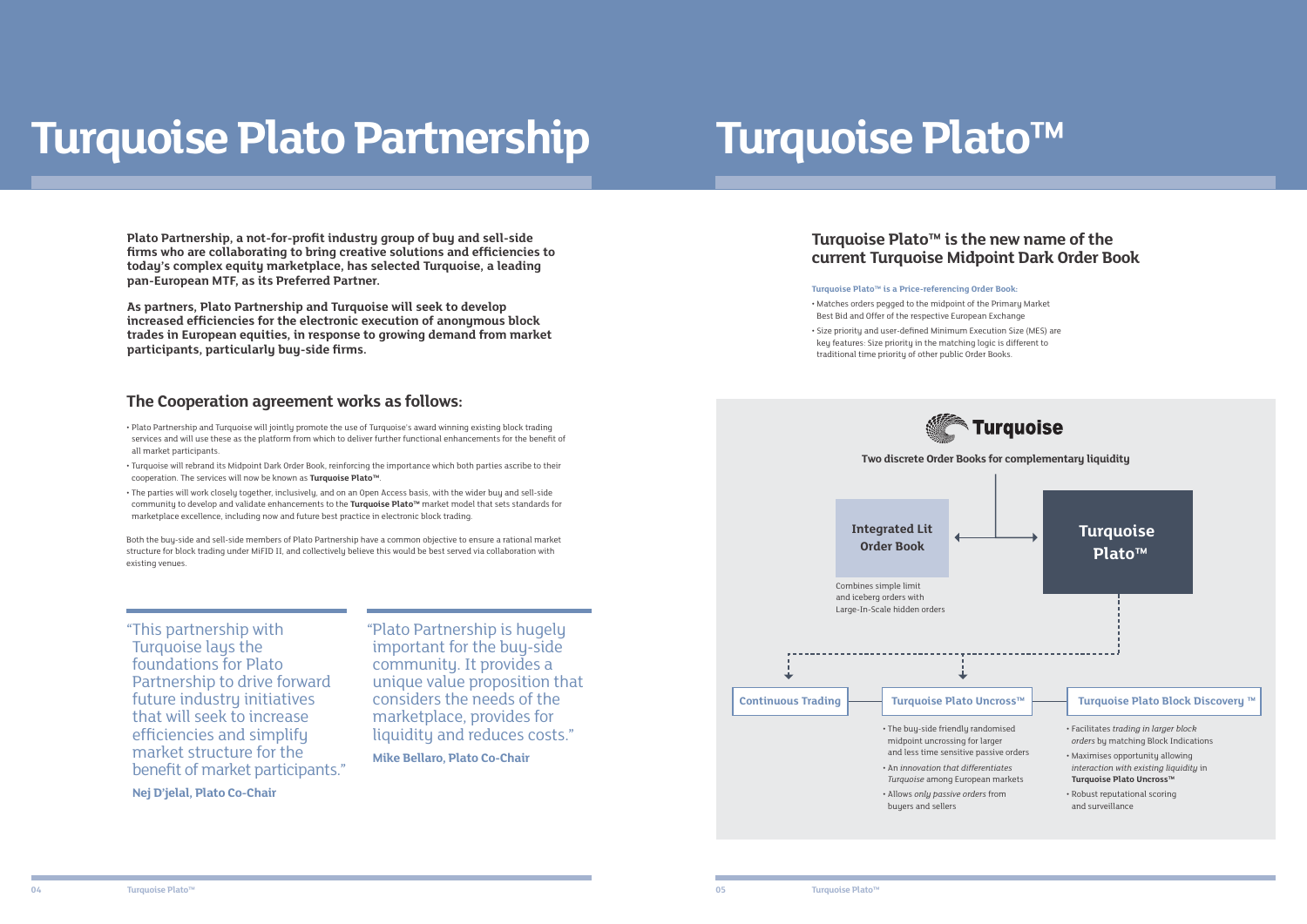

## **Turquoise Plato Uncross™**

**Turquoise Plato Uncross™** only allows the matching of passive orders. The duration of resting period and random timing nature of **Turquoise Plato Uncross™** provides a fair and level playing field since no participant can initiate a trade with an aggressive order. With no preference to time sensitive persistent flow where an aggressor can initiate and choose the exact millisecond of execution; the result is participants in **Turquoise Plato Uncross™** can rest larger orders for longer to achieve better execution quality.



**Key benefits of Turquoise Plato Uncross™:**

- Participants benefit from **size priority** in the matching logic of the **Turquoise Plato™**, which leads to improved fill rates for larger block orders and reduces the impact of interacting with smaller orders, therefore enhancing the attractiveness for institutional flow.
- Participants can define their own **Minimum Execution Size (MES)**, and each individual trade must match or exceed the MES, thereby reducing the end to end cost of trading by removing the post trade inefficiencies of being filled by a number of smaller orders.

**Turquoise Plato Uncross™ is an innovation that differentiates Turquoise from other European equity markets; Buy-side friendly, randomised, midpoint uncrossing, for larger and less time-sensitive passive orders.**

Buy-side friendly, randomised, midpoint uncrossing, for larger and less time-sensitive passive orders.

**Turquoise Plato Uncross™ takes place anywhere between 5 and 45 seconds throughout the trading day, the frequency of which is determined by the liquidity of the underlying security.**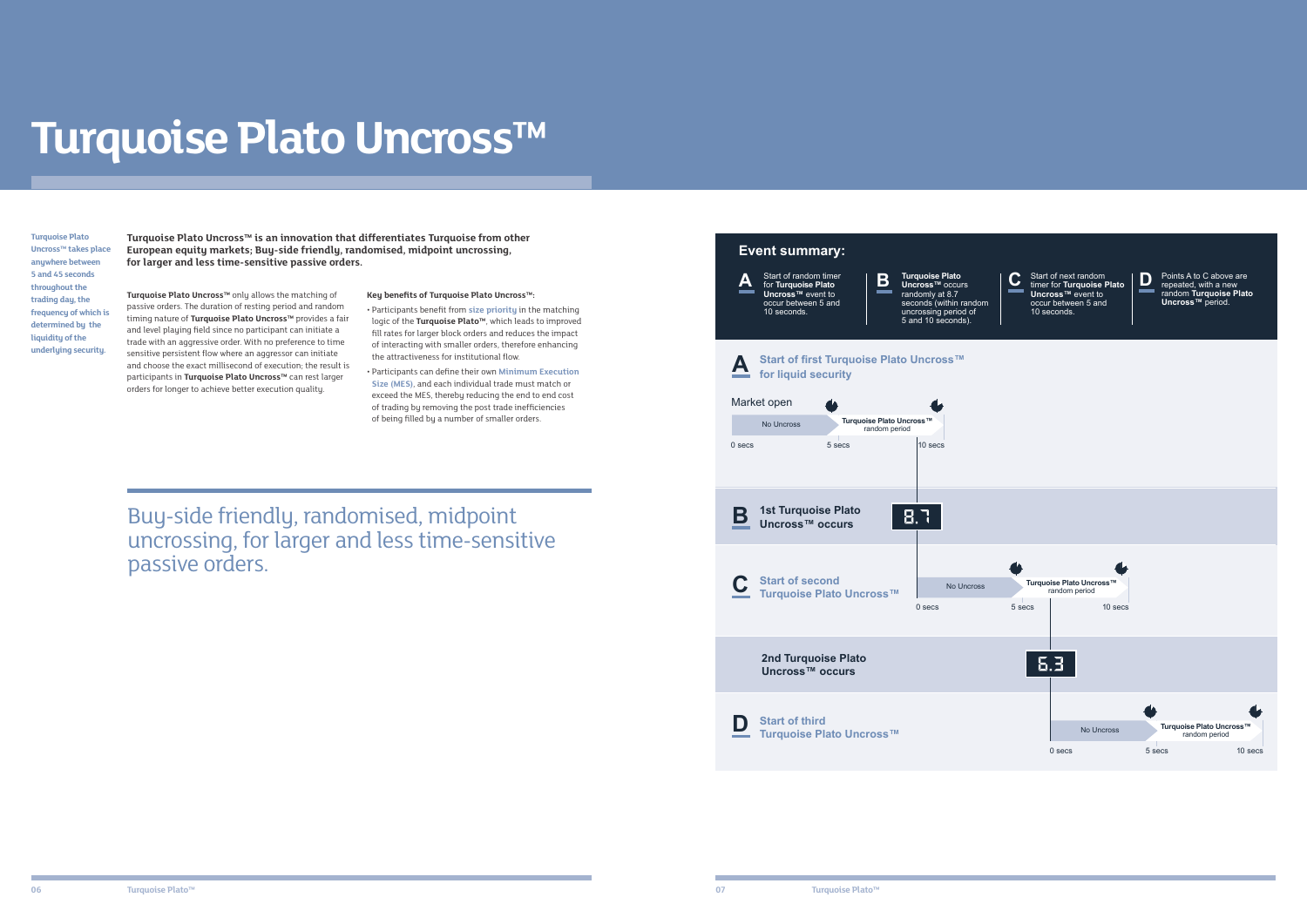# **Turquoise Plato Block Discovery™**

#### **Turquoise Plato Block Discovery™ explained**

- **Turquoise Plato Block Discovery™** facilitates the trading or larger block orders by matching block Indications. On identifuing potential matches, the service will require participants to send firm qualifying block orders to **Turquoise Plato Uncross™**, maximising available liquidity for customers of both services
- Existing users of **Turquoise Plato Uncross™** can also elect to explicitly 'opt-in' a firm resting order for **Turquoise Plato Block Discovery™** thereby increasing the opportunity to match in size subject to MES and improve available liquidity for both services
- Robust reputational scoring and surveillance will monitor the conversion of Block Indications into firm orders to optimise the use of the service
- **Turquoise Plato Block Discovery™** system defined minimum indication size of 25% Large-In-Scale, size priority in the matching logic and user defined minimum execution size in the **Turquoise Plato™** also encourages larger sized orders and further improves execution quality
- Participants of **Turquoise Plato Block Discovery™**  need to be a member of Turquoise MTF, where all trades are matched, and they need to sign a separate Service agreement.

**reputational scoring to prevent**  the service

**Turquoise Plato Block Discovery™ provides mechanism for brokers to interact with existing liquidity in Turquoise Plato Uncross™ – benefits from randomised timing, protected from interaction with time sensitive flow.**

**>797 Robust reputational scoring to prevent misuse of the system**

**Members sending Block Indications to Turquoise Plato Block Discovery™** 







| <b>Members submit firm orders</b> | Drop-copy   |
|-----------------------------------|-------------|
| to Turquoise Plato Uncross™       | reputation  |
| where trades are executed         | misuse of t |

#### **How Turquoise Plato Block Discovery™ works**

 "Turquoise Plato Block Discovery™ facilitates the trading of larger block Orders by matching Block Indications."

#### **Integrity of Turquoise Plato Block Discovery™**

#### **Surveillance mechanisms ensuring execution quality**

#### **Turquoise Plato Block Discovery™ Service is an explicit opt-in on an Order-by-Order basis**

• Request to firm up, Order Submission Request (OSR) contains no explicit information about nature or identity of the counterparty Order. Receipt of an OSR only implies Participant could match against its Minimum Execution Size.

#### **Automated Reputational Scoring**

#### **Event Reputational Score is calculated each time an OSR is sent**

- Firm Qualifying Block Order must be at least "as tradable" as original Block Indication to which OSR related i.e. same stock and side with Limit Price no more passive than Block Indication and MES no higher than on BI. Must also have valid Time in force and Execution Instruction be sent within the permitted time
- Initial Event Reputational Score of 50% assigned to each firm Oualifuing Block Order (the firm up)
- Up to 50% then added based on Quantity of firm Qualifying Block Order relative to that of related BI at time OSR generated, for maximum Event Reputational Score of 100%
- **Failure to submit Qualifying Block Order will result in reputational scoring of zero.**

#### **Composite Reputational Score maintained based on last 50 OSRs sent**

• Automatic exclusion from service if user's Composite Reputational Score falls below **a pre-defined threshold**

• **Re-admittance to service only permitted once reason for exclusion identified and remedied** 

#### **Surveillance undertaken by LSE**

- Monitoring of price movements ahead of **Turquoise Plato Uncross™** events
- Suspected manipulation of Reference Price will be referred to FCA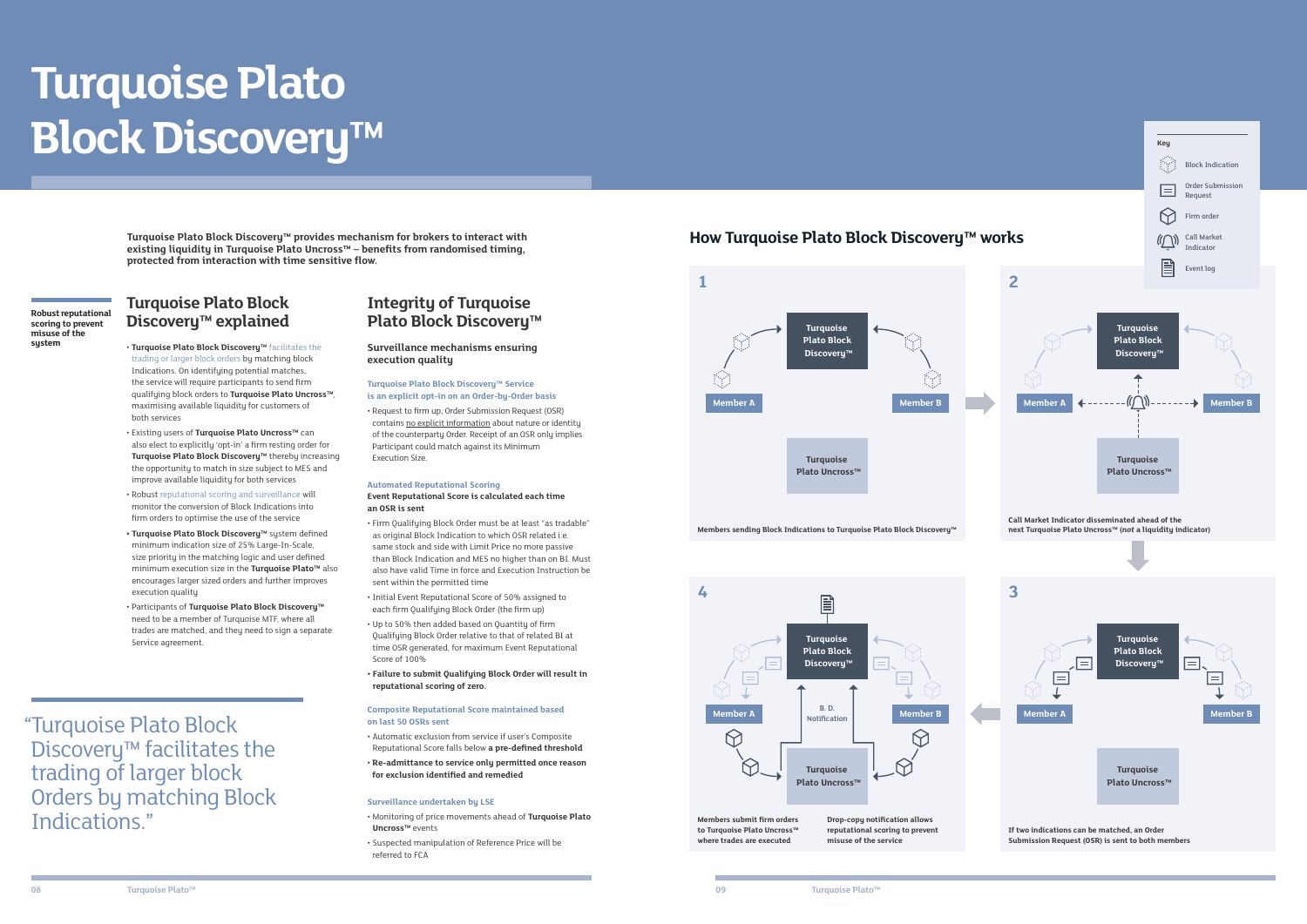



## **About Plato Partnership**

## **About Turquoise**

**Plato Partnership, a not-for-profit industry group representing the buy and sell-side, has come together with a vision of improving market structure in Europe. The group's key aims are to reduce trading costs, simplify market structure, and to act as a champion for end investors.**

Central to this vision is Plato Partnership's Market Innovator (MI3); a research fund which will sponsor academic research and analysis that will identify ever better ways of executing trades, as well as lowering the cost and improving the quality of the broad range of processes required to support the execution lifecycle.

Plato Partnership will work with industry partners to achieve its goals and objectives, and put its research findings into practice.

Members of Plato Partnership include Axa Investment Managers, BlackRock, Deutsche Asset Management, Fidelity International, Franklin Templeton, Norges Bank Investment Management, Union Investment, Barclays, Bank of America Merrill Lynch, Citi, Deutsche Bank, Goldman Sachs, Morgan Stanley, and UBS. Firms currently undergoing the membership process include J.P. Morgan.

For more information, please visit **www.platopartnership.com** or **@PlatoMarkets**.

**Turquoise is the European multilateral trading facility majority owned by London Stock Exchange Group in partnership with the user community. With a single connection, members can trade shares, depository receipts, ETFs, and European Rights Issues of 19 European countries with an Open Access model that allows members to choose among 3 interoperable CCPs to clear these trades. Members include banks, brokers, specialist trading firms and retail intermediaries.**

> It's a philosophy and approach to business that defines our Group and all its businesses: from LCH to FTSE Russell, from Turquoise to MillenniumIT, and from UnaVista to ELITE. Our customers demand it. We are delivering it.

Turquoise features two electronic orders book services. Turquoise Integrated Lit combines simple limit and iceberg orders with Large In Scale hidden orders. Turquoise Midpoint Dark, renamed **Turquoise Plato™**, prioritizes orders by size and allows users to configure Minimum Execution Size; it features two distinct mechanisms, each executing at the midpoint of the Primary Market Best Bid and Offer: continuous matching and **Turquoise Plato Uncross™**, an innovation that provides randomised uncrossings during the trading day, ideal for larger and less time sensitive passive orders. **Turquoise Plato Block Discovery™** matches undisclosed Block Indications that execute in **Turquoise Plato Uncross™.**

For more information, please visit:

**www.tradeturquoise.com, @tradeturquoise** or **www.linkedin.com/company/turquoise**

Times have changed. We expect transparency and choice.

Why should institutional financial markets be any different?

London Stock Exchange Group believes investors and organisations should be free to choose where to list, trade, clear, settle and benchmark. That's Open Access.

Those who rely on the markets agree, from the world's largest asset managers and investors to sell-side participants and trade associations. European lawmakers have now spoken: Open Access will be implemented as law in the years ahead.

**Find out more: www.lseg.com/openaccess**

## **The rules of the road have changed in Europe**

# **Open. Access.**